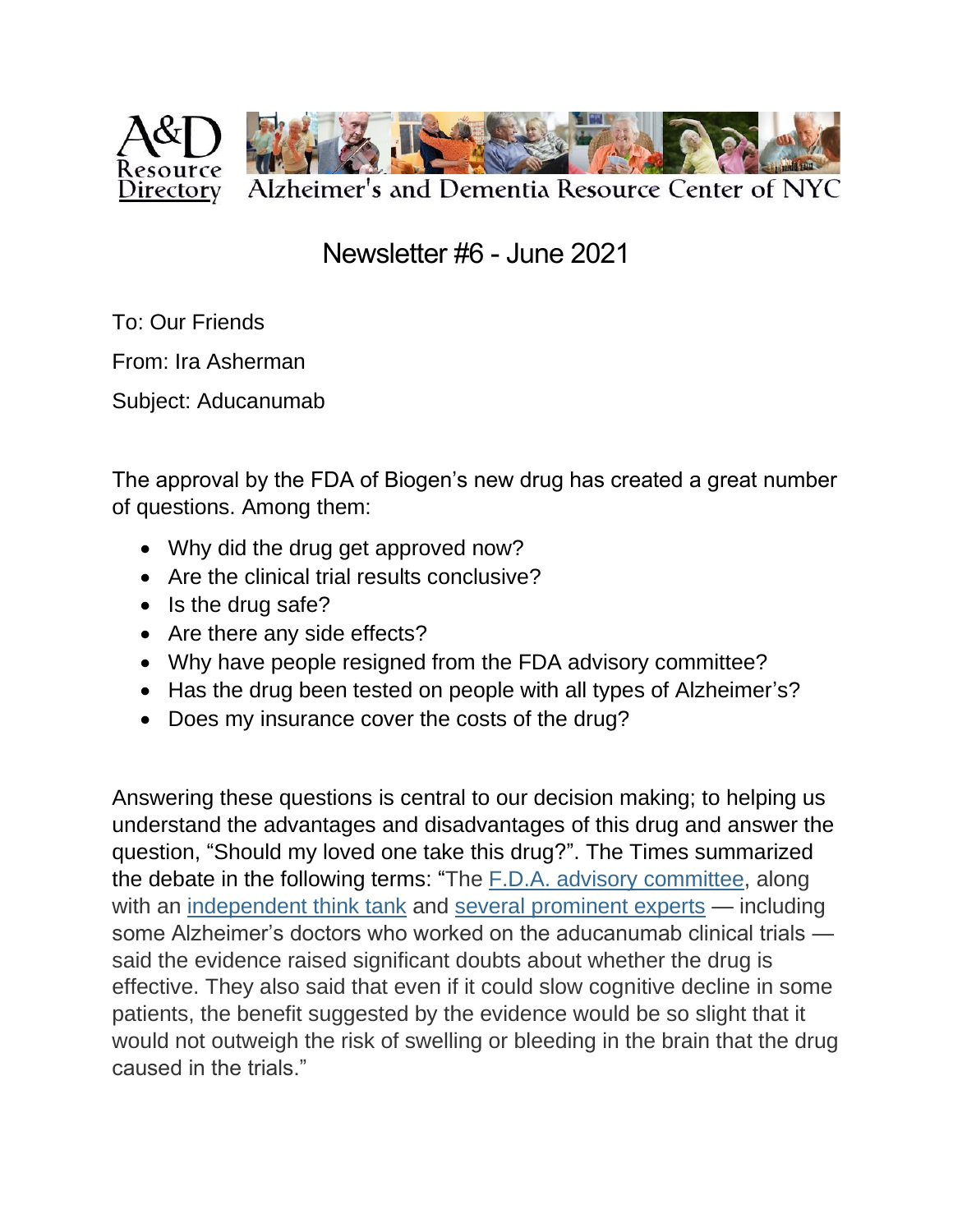Despite the above the FDA approved the drug explaining their reasons in the following terms: "The data included in the applicant's submission were highly complex and left residual uncertainties regarding clinical benefit." However, felt it was important "to provide earlier access to potentially valuable therapies for patients with serious diseases where there is an unmet need, and where there is an expectation of clinical benefit despite some residual uncertainty regarding that benefit."

To help you fully understand the drugs advantages and potential side effects we have listed several articles and an upcoming presentation by doctors at the University of Pennsylvania.

## **PRESENTATION**

**FDA approves Alzheimer's drug Aducanumab**: **PMC co-directors to host community forum**. Dr. Wolk and Dr Karlawish, co-directors of the Penn Memory Center, will discuss the FDA's decision on Aducanumab and what it means for the future of clinical care and research at PMC. Questions will be taken at the end of the discussion.

This off-the-record event is intended for PMC patients and their loved ones and is not open to members of the media. Register at: [https://pennmedicine.zoom.us/meeting/register/tJ0tcu](https://pennmedicine.zoom.us/meeting/register/tJ0tcu-oqjIsGNDKHLLTwYbuxRzLqhvKKEOI)[oqjIsGNDKHLLTwYbuxRzLqhvKKEOI.](https://pennmedicine.zoom.us/meeting/register/tJ0tcu-oqjIsGNDKHLLTwYbuxRzLqhvKKEOI)

## **ARTICLES**

- **US Against Alzheimer's** [https://www.usagainstalzheimers.org/.](https://www.usagainstalzheimers.org/) See article on the Home page.
- **Being Patient** [www.beingpatient.com.](http://www.beingpatient.com/) Check articles on the Home Page.
- **Alzheimer's association** [https://www.alz.org/alzheimers](https://www.alz.org/alzheimers-dementia/treatments/aducanumab-news)[dementia/treatments/aducanumab-news.](https://www.alz.org/alzheimers-dementia/treatments/aducanumab-news)
- **NY Times** [https://www.nytimes.com/2021/06/07/health/aduhelm](https://www.nytimes.com/2021/06/07/health/aduhelm-fda-alzheimers-drug.html?searchResultPosition=3)[fda-alzheimers-drug.html?searchResultPosition=3.](https://www.nytimes.com/2021/06/07/health/aduhelm-fda-alzheimers-drug.html?searchResultPosition=3)